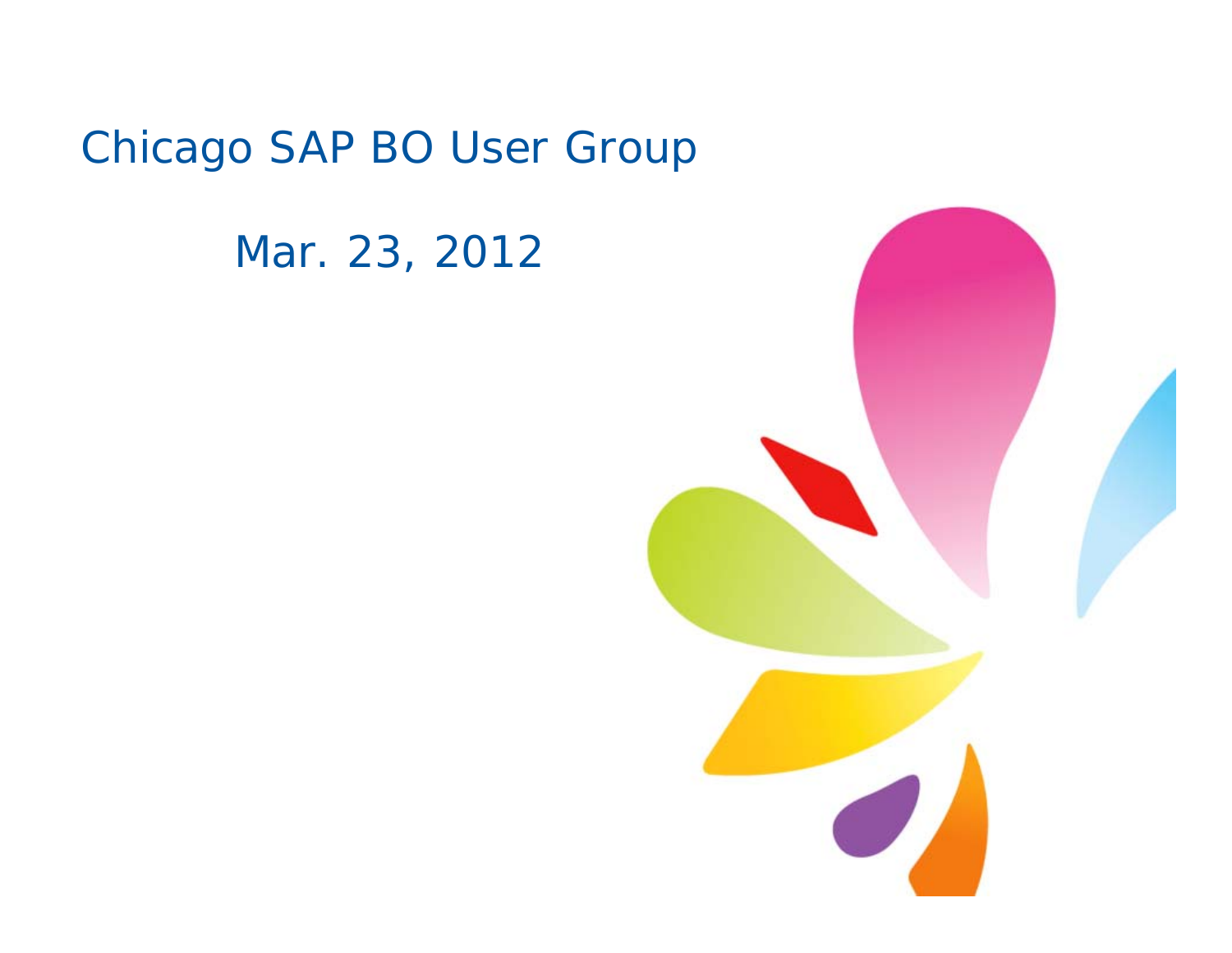

## Agenda

BI 4.0 Project Background

Architecture Overview

Kraft BI Reporting Tool Strategy

Webi Development Standards / Best Practices / Lessons Learned

Mobility

**Questions** 

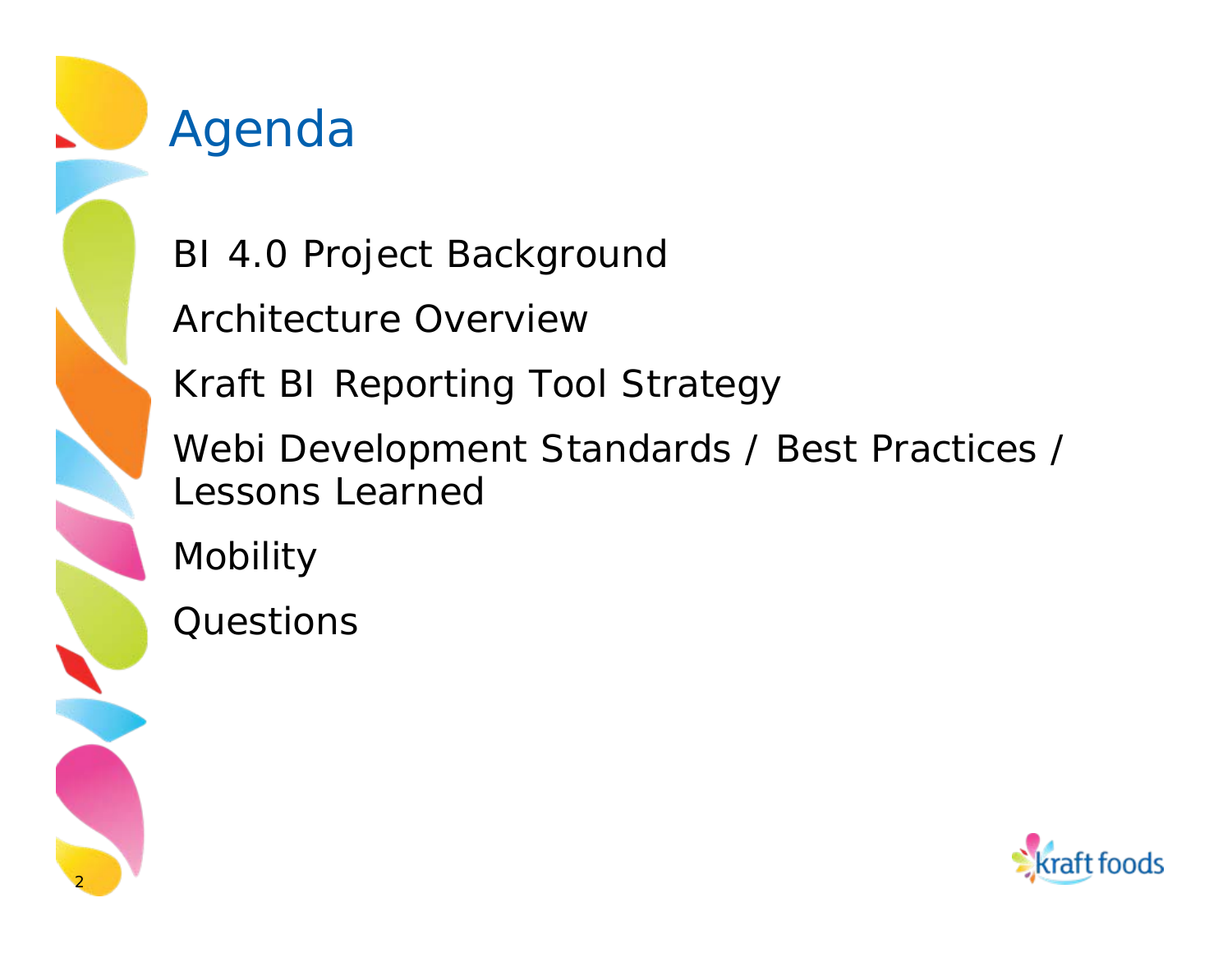#### BI 4.0 Background

1. >8,000 users currently on BOEXI3.1

#### 2. Built NA 4.0 Environment in Q4 2011

- Current - BI4.0 SP02 Patch 6
- April planned upgrade Patch 13 to resolve BICS SSO issue
- Planned Q2 rollout North America & Asia-Pac (approx. 1500 users)

#### 3. Server infrastructure

- Virtual servers: BWX, BWD, BWQ
- Physical servers: BWR (3), BWP (9)

#### 4. Access

- SAP Enterprise Portal
- e<br>S BI Launchpad direct link
- e<br>S Interactive Analysis Desktop

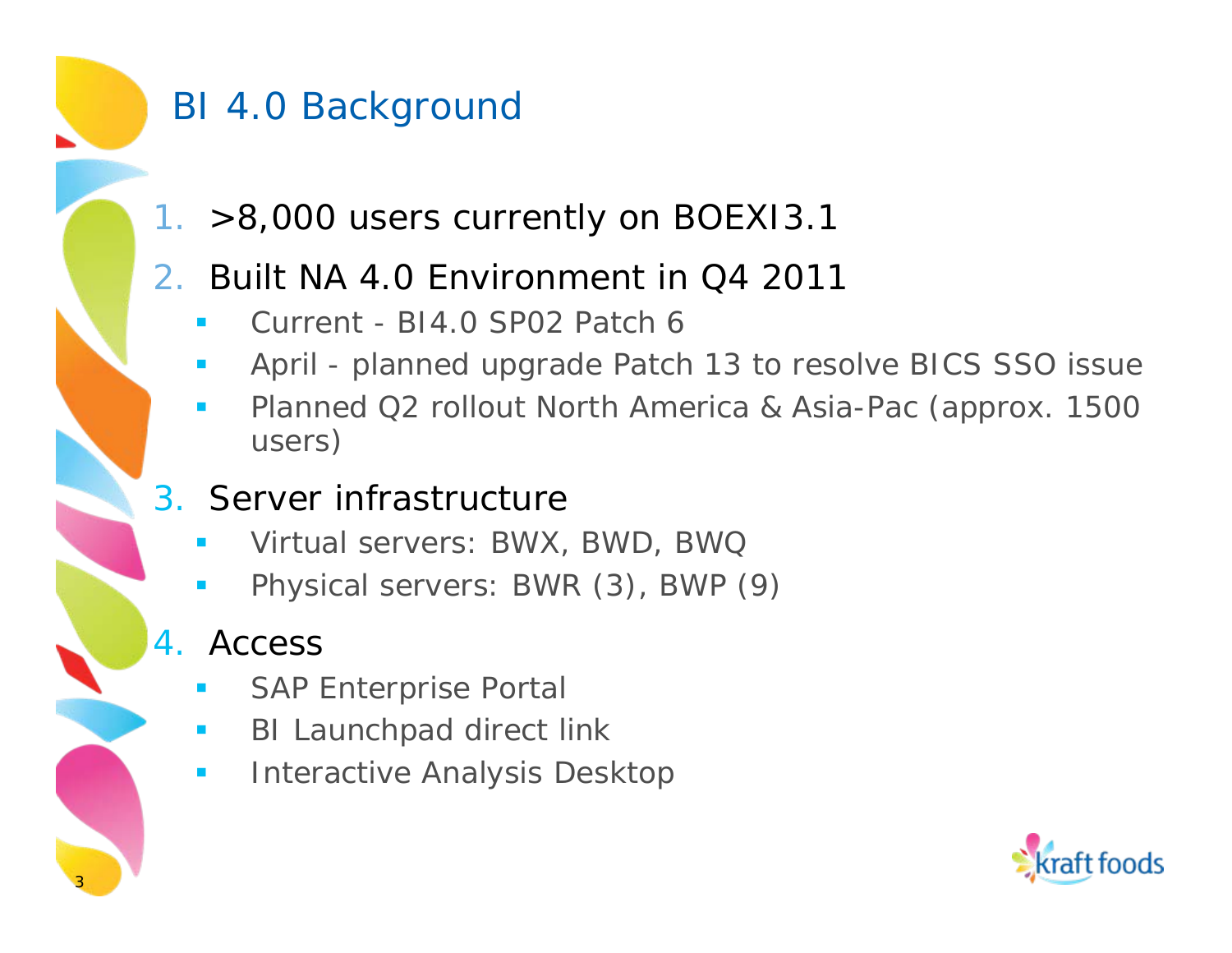#### Architecture Overview

 $\frac{1}{2}$ 



kraft foods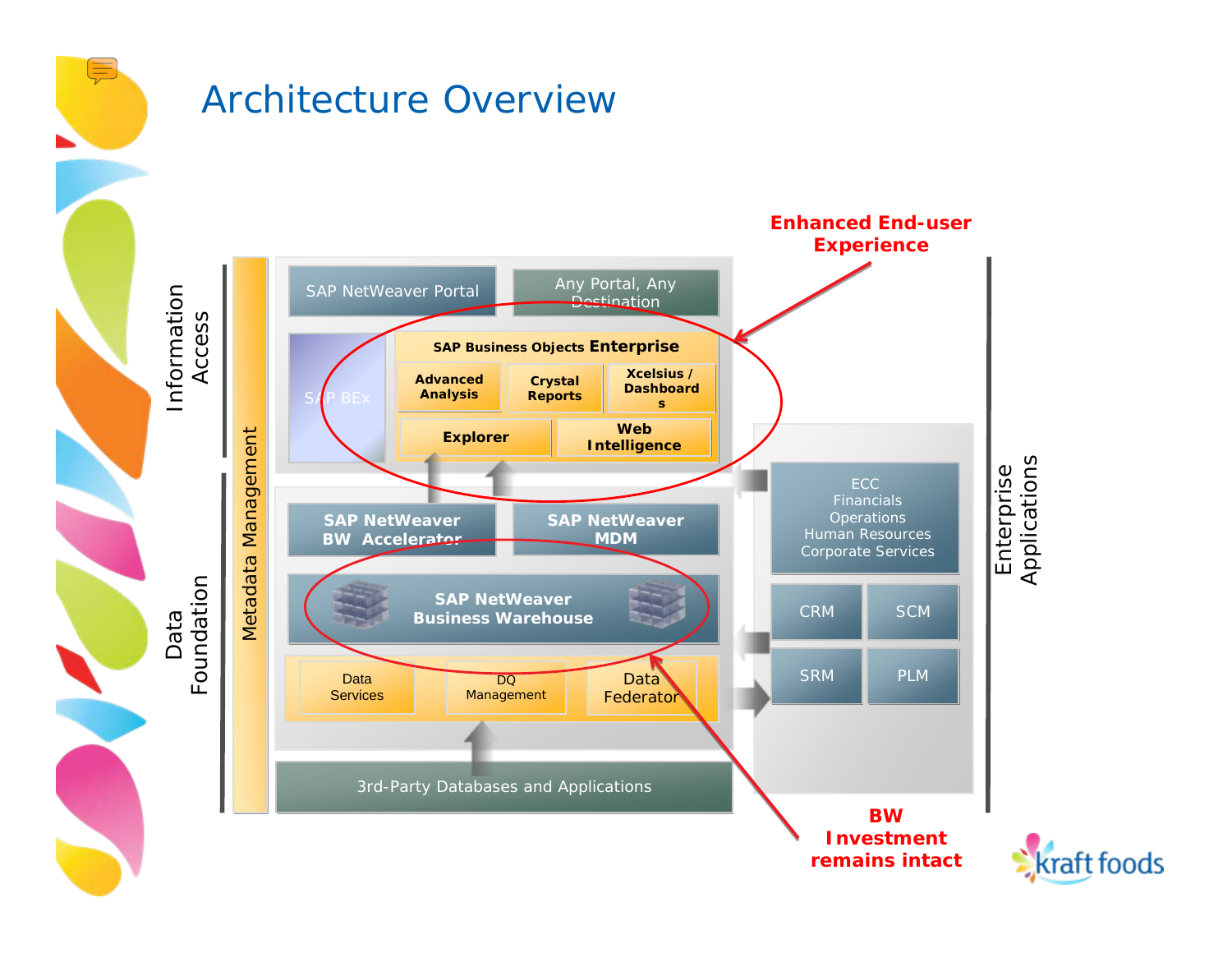# SAP Strategy – BI 4.0



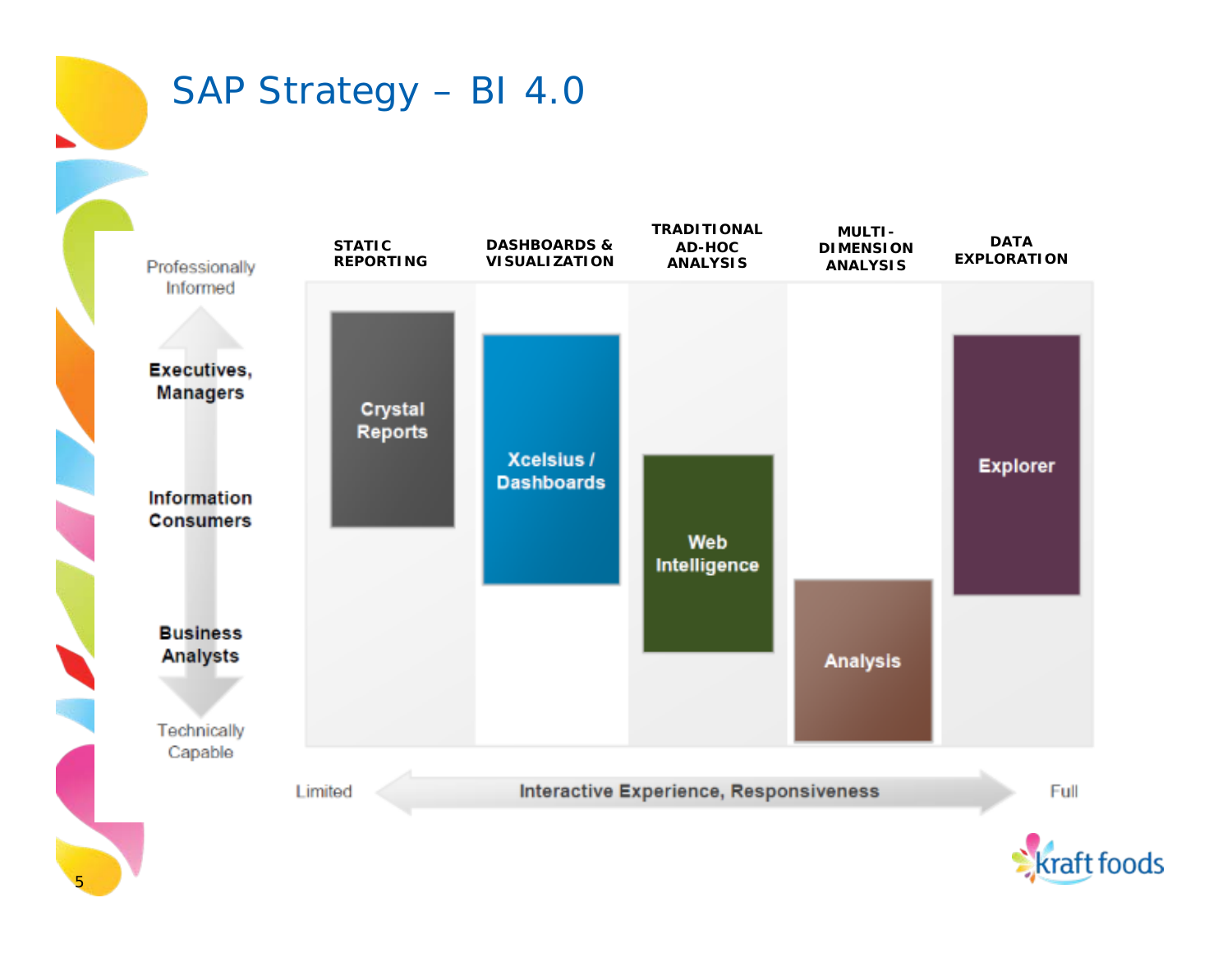#### Kraft's Global Strategy – BI 4.0



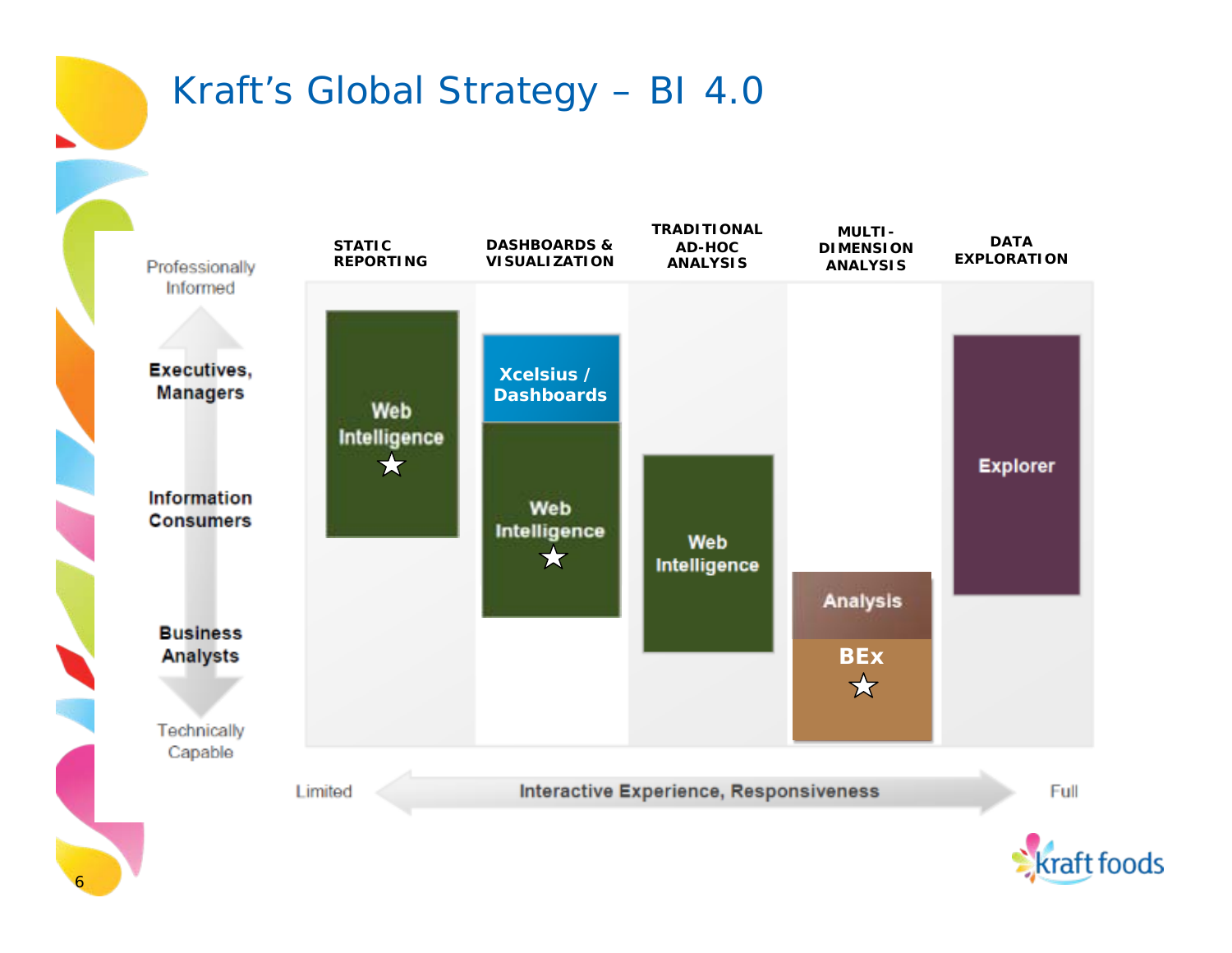#### Kraft BI Reporting Strategy

• SAP Bex queries for BICS connection

- Copy Z-queries as YBO-queries in production to be used by Webi
- Optimize YBO for Webi
- No need to transport through landscape
- Security Model

7

- Import SAP roles
- Folder structures based on SAP roles
- Script to align SAP userid with AD to enable client tool access
- BI 4.0 designed with three levels of access
	- **Display (End User)**
	- **Power User can create / edit queries**
	- **Administrator Scheduling, publication (report bursting)**

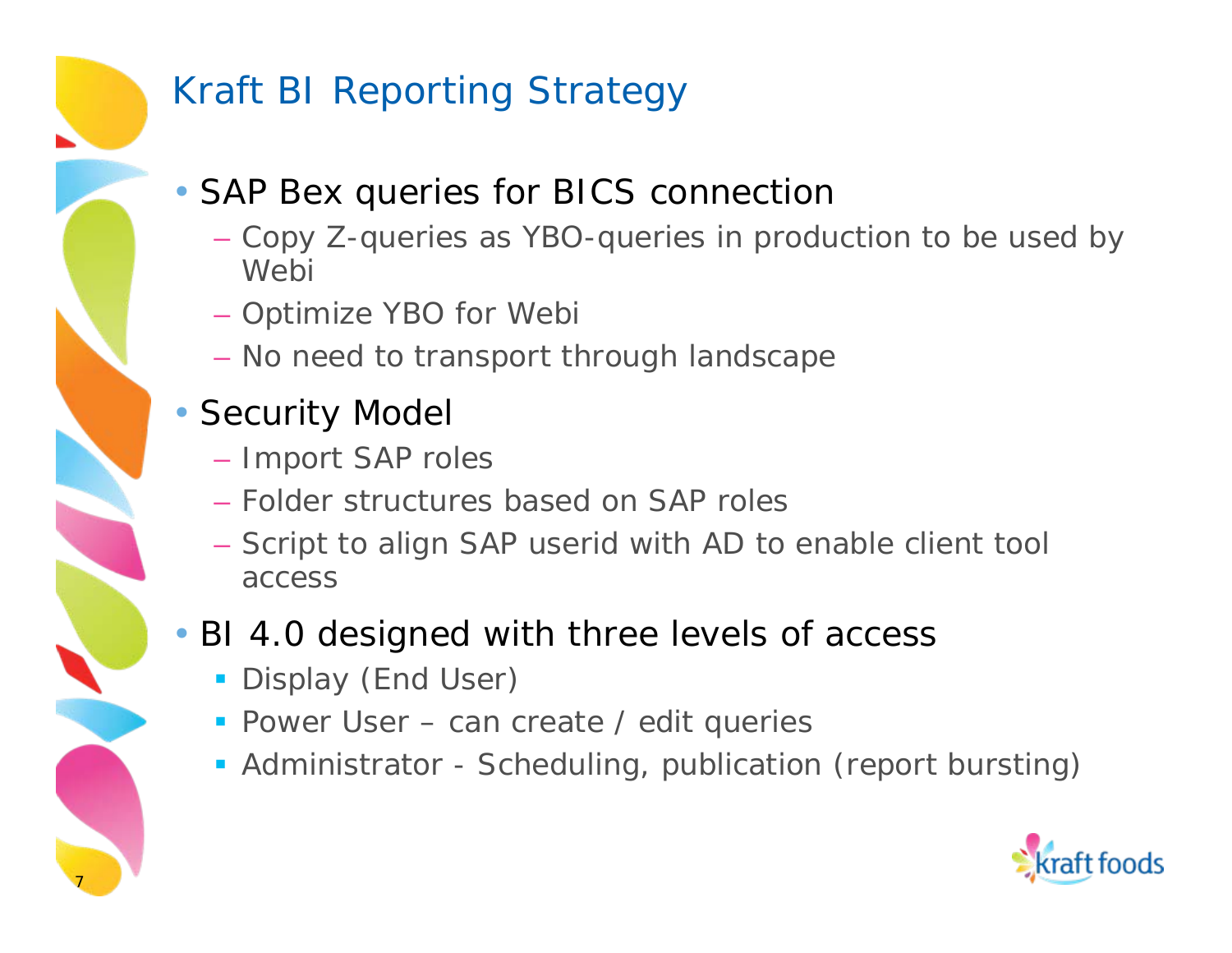#### Best Practice / Development Standards – WebIntelligence

- Break up a report with a large amount of master data into two
	- use all the master data fields in one report e.g. customer
	- the transactional information with the customer name in the second report
	- Merge the reports afterwards to reduce the number of cells returned
	- This can reduce possibly 50% of redundant cells

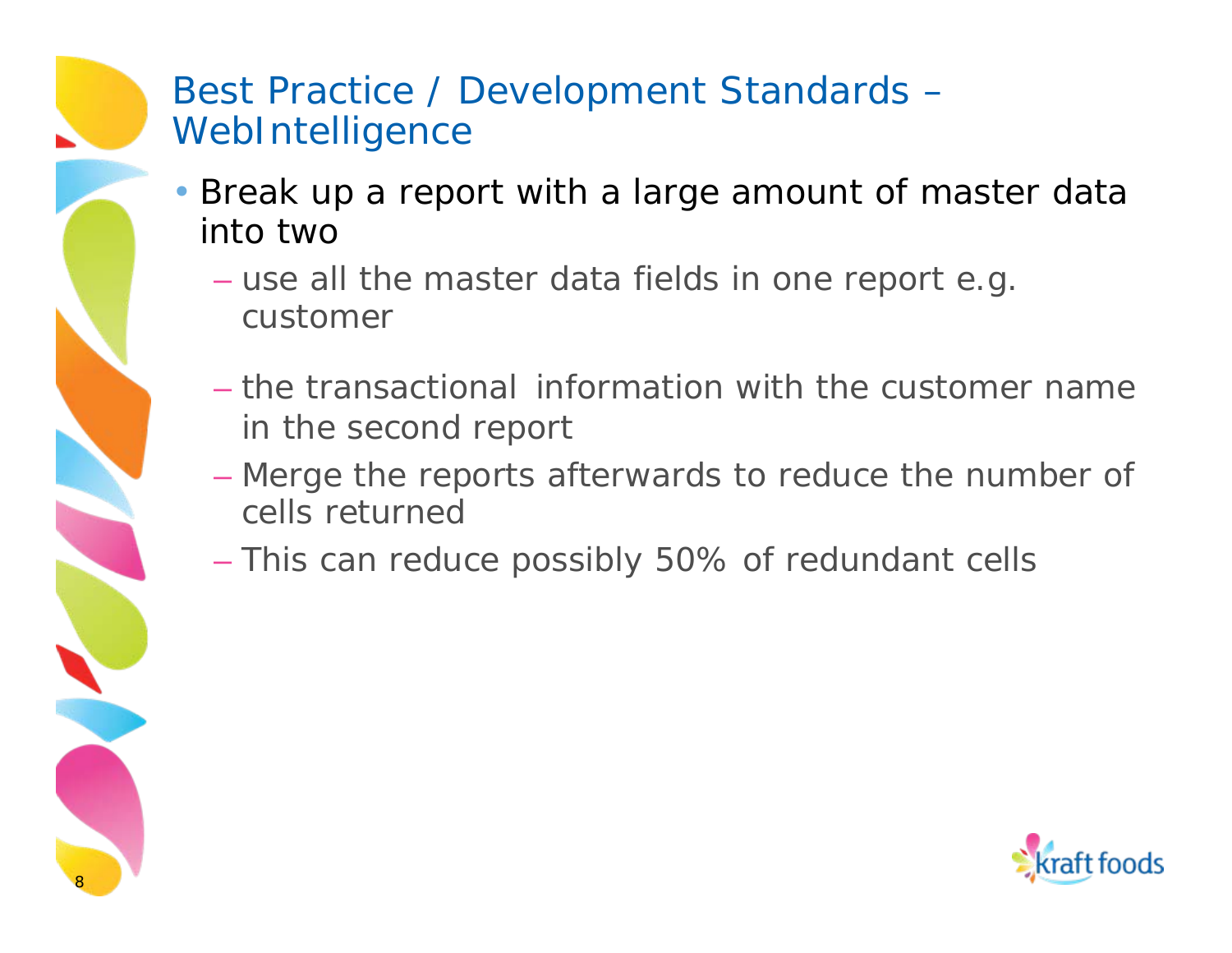# Lessons Learned

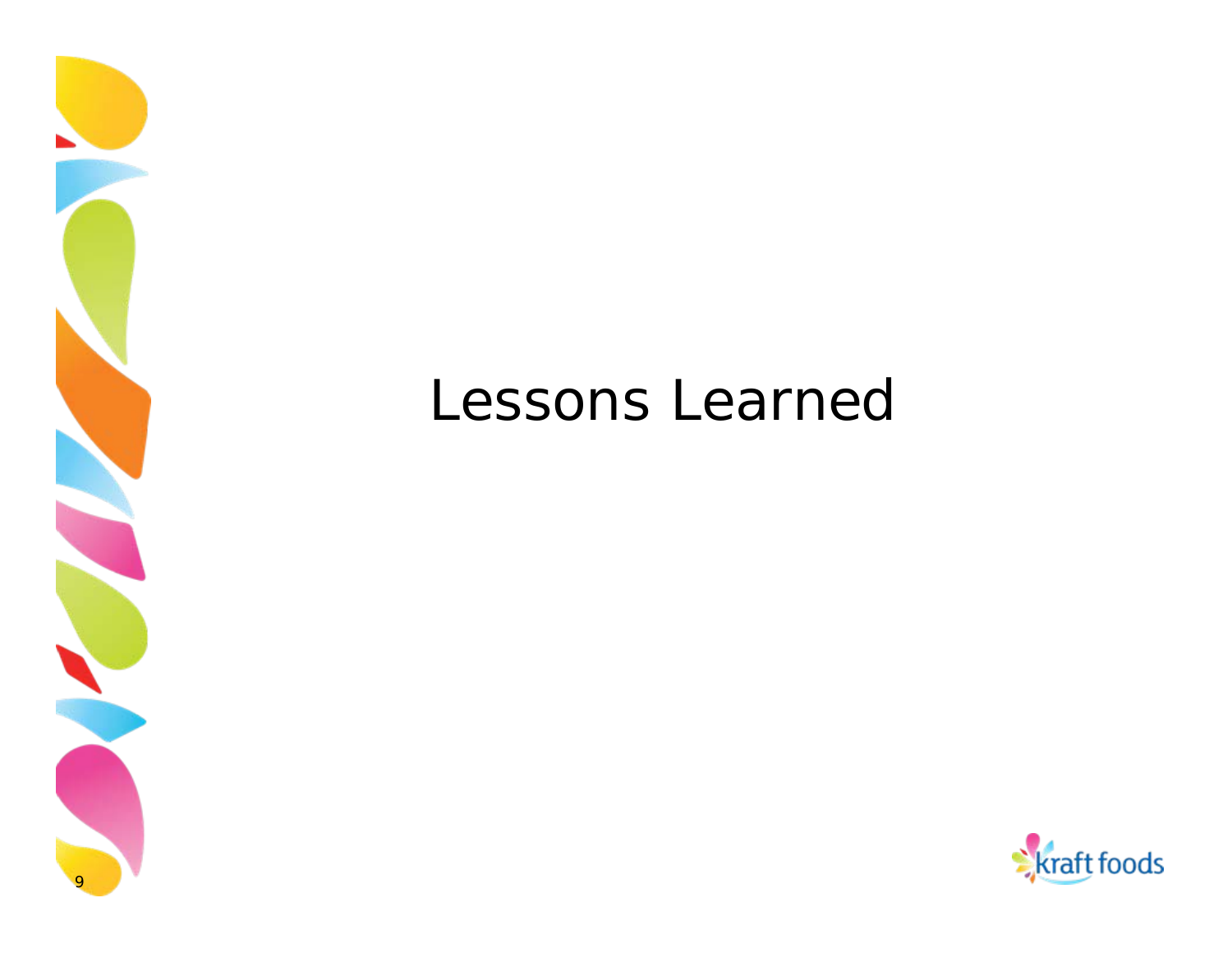## WebIntelligence 4.0 / 3.1

- 1. Cannot duplicate Variable
- 2. Filter bars not wrapped automatically
- 3. Cannot change position of filter bar objects in the filter bar
- 4. Cannot resize length of filter bar object
- 5. In View mode in BI Launchpad, cannot save reports as other formats to Computer
- 6. Can not customize the color pattern from Palette and Style
- 7. Cannot format in pixel, only inches or centimeters
- 8. Cannot multi-select columns using the Shift key
- 9. Error running Webi report
- 10. To view page number of total page have to click on end of page, then beginning page icon

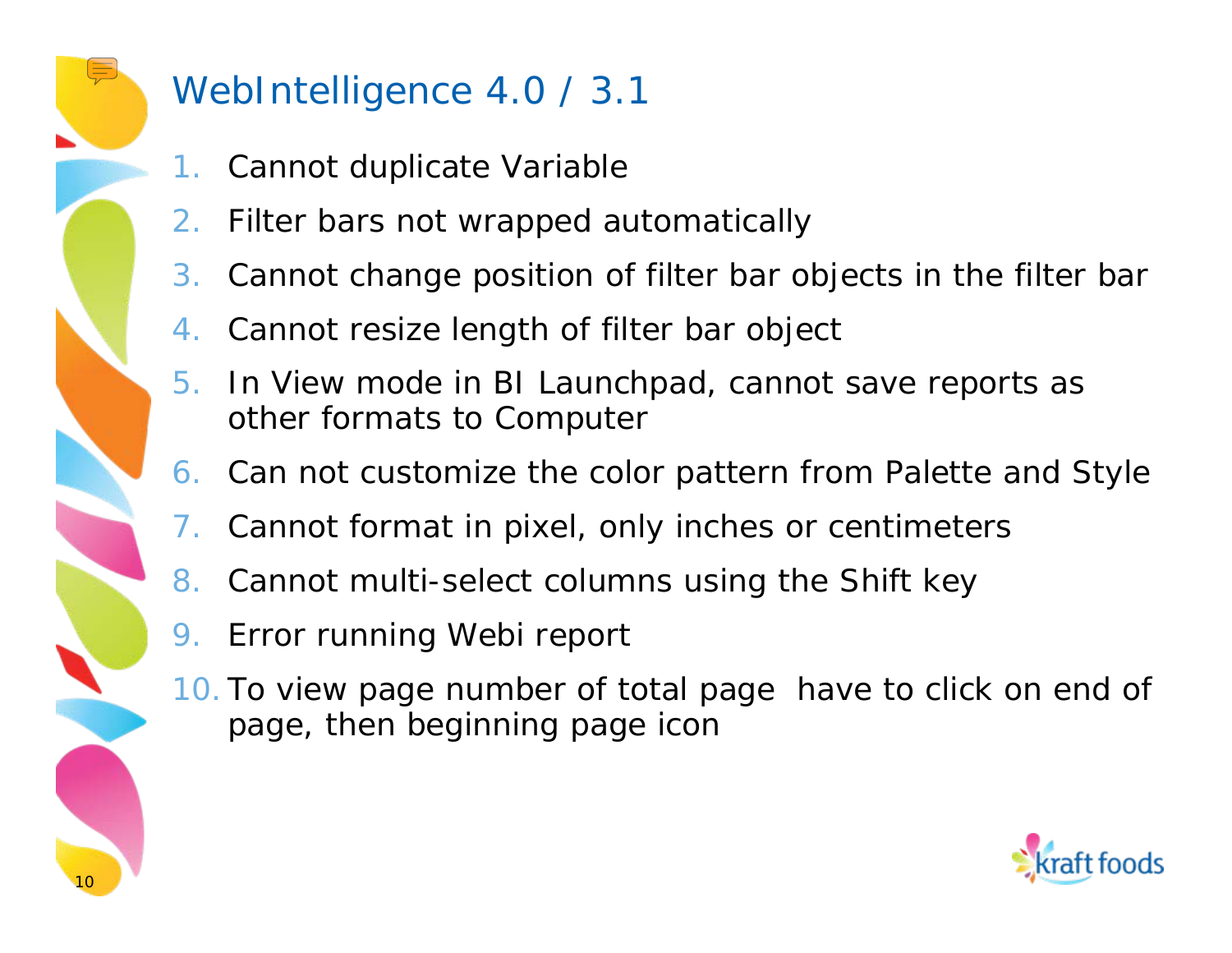## WebIntelligence 4.0 BICS Connection - 1

- 1. Query filter condition choices are limited
- 2. Query Summary does not return meaningful information
- 3. Scope of Analysis not available with BICS SSO Bex queries
- 4. Bex attributes cannot be used as filter in Query Panel
- 5. Search in BICS connection case sensitive
- 6. URL report linking cannot pass compound range values
- 7. Frequent refresh necessary
- 8. Update Bex query changes by running RSRT (SAP GUI) and generating report for the Bex query
- 9. Update Webi prompts after Bex query variable change

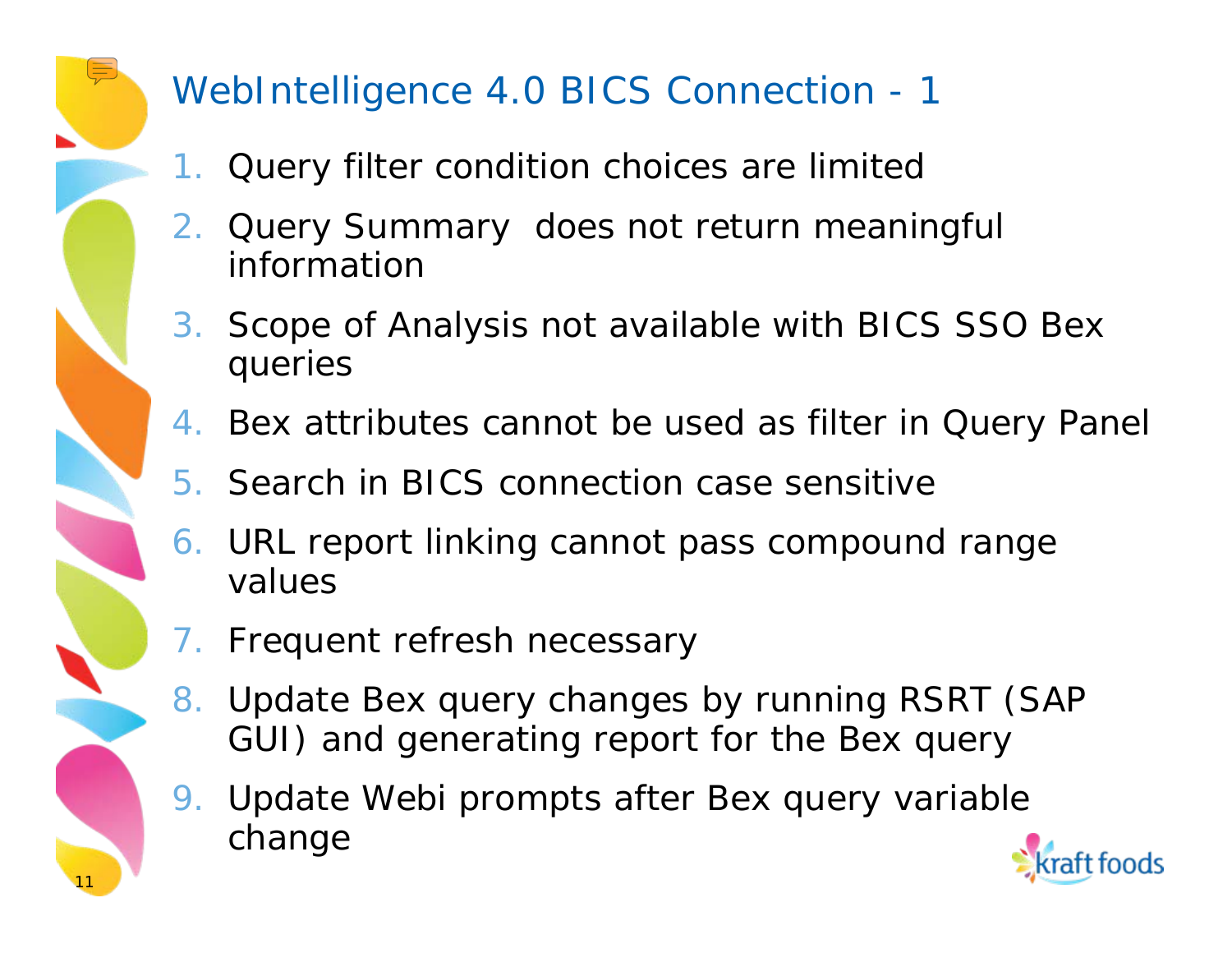#### WebIntelligence 4.0 BICS Connection - 2

- 10.Characteristics variable has to be defined as a detail and associated with a dimension for measures not to show up as  $\#$ UNAVAILABLE
- 11.Only mandatory variables display LOV automatically
- 12.BICS SSO to multiple BW systems generate one BI 4.0 certificate with the same name and import it
- 13.Adaptive Processing Server (APS) failure
	- Caused by two different versions of awt.dll in SAPJVM folder (SAP/Bin/JRE)
- 14.Or condition is not available in query filter
	- Can create concatenated characteristics on backend
- 15.Webi /Bex with Structure
	- Have to select Structs in result objects for key figures to display

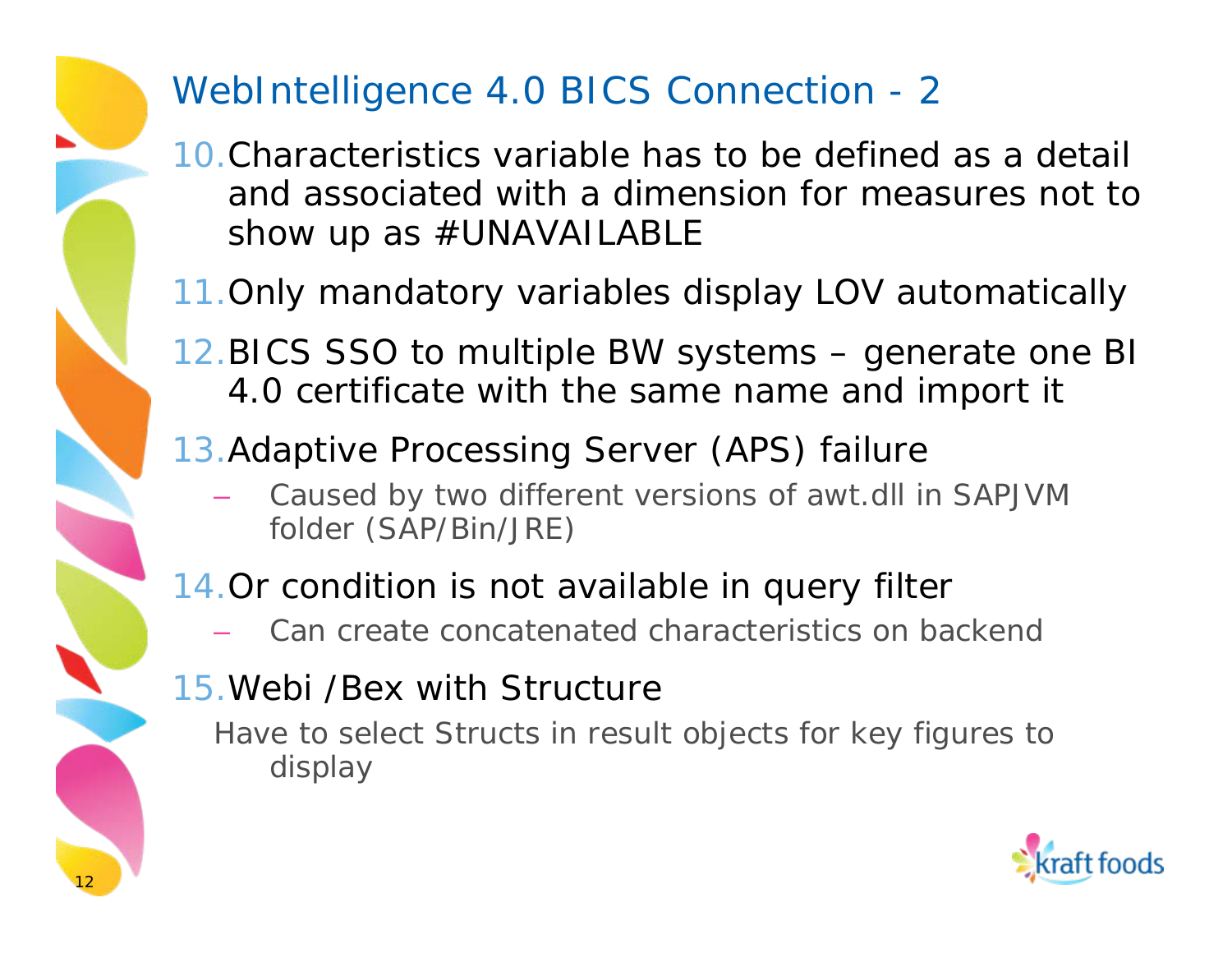## SAP Mobility for iPad

- Client side application that is installed on iPad
- Allows for Web Intelligence reports to be consumed on iPad
- Application designed specifically to meet screen size and interactivity constraints on iPad device
- Prototyping phase goal is to eliminate use of VPN through use of reverse proxy server
- Demo